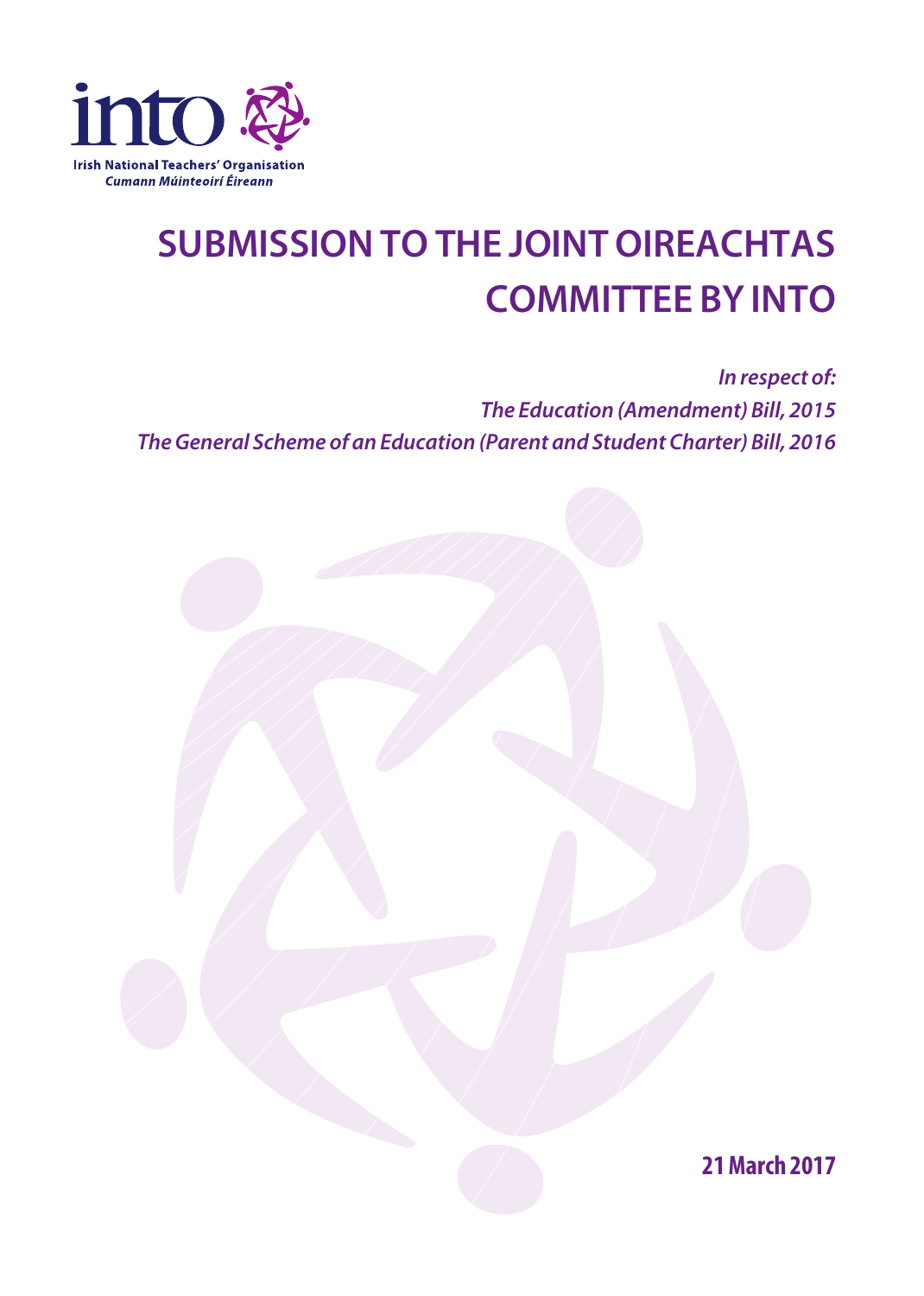The INTO wishes to thank the joint Oireachtas Committee on Education for this invitation to express our views on the above proposed Bills. At the outset, we note that both Bills are somewhat contradictory, in that the Education (Amendment) Bill, 2015 is providing for an Ombudsman for Education and an appeal mechanism against decisions of boards of management in respect of grievances against schools, whilst the proposed Parent and Student Charter, is proposing various amendments to the legislation governing the Ombudsman for Children in order to enhance the role of that office in dealing with school matters. By way of general comment, the INTO is not in favour of two offices of Ombudsmen having responsibility forsimilar functions with regard to the operation of schools. The INTO is of the view that this is unnecessary and would prove cumbersome, costly and confusing. The focus should be on supporting and resourcing schools in the carrying out of their functions, as opposed to requiring accountability for the same mattersin a range of forums.

Systems of accountability should be clear, effective, streamlined and should be not duplicated across different forums. Therefore, accountability requirements must also have particular regard to the statutory role of boards of management and the provisions of the Education Act, 1998. The Act prescribes that it is the statutory duty of boards of management to manage their schools and in respect of that statutory responsibility, boards are already accountable to their patrons and the minister. These provisions are re-affirmed in the *GovernanceManual for Primary Schools 2015–2019* and the DES Circular 52/2015. Accordingly, INTO would have significant reservations about an appeal provision, as set out in Section 66 of the Education (Amendment) Bill 2015, which proposes a right of appeal to anOmbudsman for Education "against a decision of the Board in respect of an appeal or grievance made to the Board". The INTO notes that the Bill is silent on the detail of how such appeals would be conducted but in terms of fair procedures, any de novo appeal would inevitably require a full re-run of the hearing already undertaken by the board of management. The INTO reiterates that it would have serious reservations about any such approach which could unnecessarily prolong matters for the parties, and run counter to the principle of finality in decision making, and to the statutory functions of boards of management. In saying this, however, the INTO would draw a distinction between a full *de novo* appeal and a review on procedural grounds. Similar clarification isrequired in relation to the proposed expansion of the role of theOmbudsman for Children.

In relation to the proposed General Scheme of an Education (Parent and Student Charter) Bill, 2016, while there does not appear to be any "ground up" demand for this and many schools will see the proposals as seeking to address no known problem, the INTO is nonetheless not opposed to formalising the terms of relations as currently exist at local level. In this regard, we would strongly urge the Minister for Education and Skills, Richard Bruton, TD, and the Oireachtas Committee to note the evidence of the high levels of trust which are placed in Irish schools and educators, as evidenced inter alia in the Chief Inspector's Reports, theOECD's *Education at a*

*Glance* publications and in surveys commissioned by the Teaching Council. INTO submits that the culture and tradition of trust must not be damaged by over-formalisation and specification of rights and/or processes.

In addition to the above, INTO also make the following points to the joint committee:

- l The culture of the Irish primary schoolsystem is one of open engagement with parents/guardians and the school community. In this context, it has always been the case that schools foster an open door policy in their dealings with parents/guardians and that they are encouraged and welcome to raise their concerns with teachers as they arise. Teachers usually meet parents/guardiansinformally in the morning before school and/or after school and these interactions facilitate useful exchanges of views and feedback. In addition, parents/guardians are always welcome to come to primary schools by appointment, either during school hours or often at times immediately before or after school. There are also the regular parent/teacher meetings. This is the culture in which primary schools currently operate and the testimony to this, isthe very high regard in which our primary school teachers continue to be held across the country. The INTO submits that this positive engagement culture should be fully acknowledged and supported in any new proposed Parent and Student Charter.
- $*$  In 1993, the INTO together with the main management bodies, the Catholic Primary School Managers Association, the Church of Ireland Board of Education, Educate Together and an Foras Patrúnachta, agreed a procedure for dealing with parental complaints. This is currently published on the DES website. The procedure reflects the culture of primary schools whereby parents/guardians are encouraged to raise their concerns or complaints at an early stage and the emphasisthroughout is on direct and constructive engagement between parents/guardians and teachers in order to achieve resolution. Indeed the very first paragraph of the existing complaints procedure states"The purpose of this procedure isto facilitate the resolution of difficulties where they may arise in an agreed and fair manner" and throughout the written procedure the emphasis is on the word "resolve". Accordingly, parents/guardians are encouraged to raise their concernsinformally with the relevant teacher in the first instance, and thereafter with the principal and chairperson of the board of management. It is only after these informal attempts at resolution have been fully exhausted that a formal meeting of the board of management is convened to hear from the parents/guardians and the teacher to make a determination on the complaint. Therefore, the existing complaints procedure fully complies with fair procedures and due process, it is incremental in approach and it balances opportunities for repeated informal attempts at resolution with the formal stage, whereby a decision is reached by the board of management after hearing from both parties.
- l Whilst parents/guardians were not a party to the original 1993 complaints procedure, several years ago the INTO participated in round table discussions convened by the